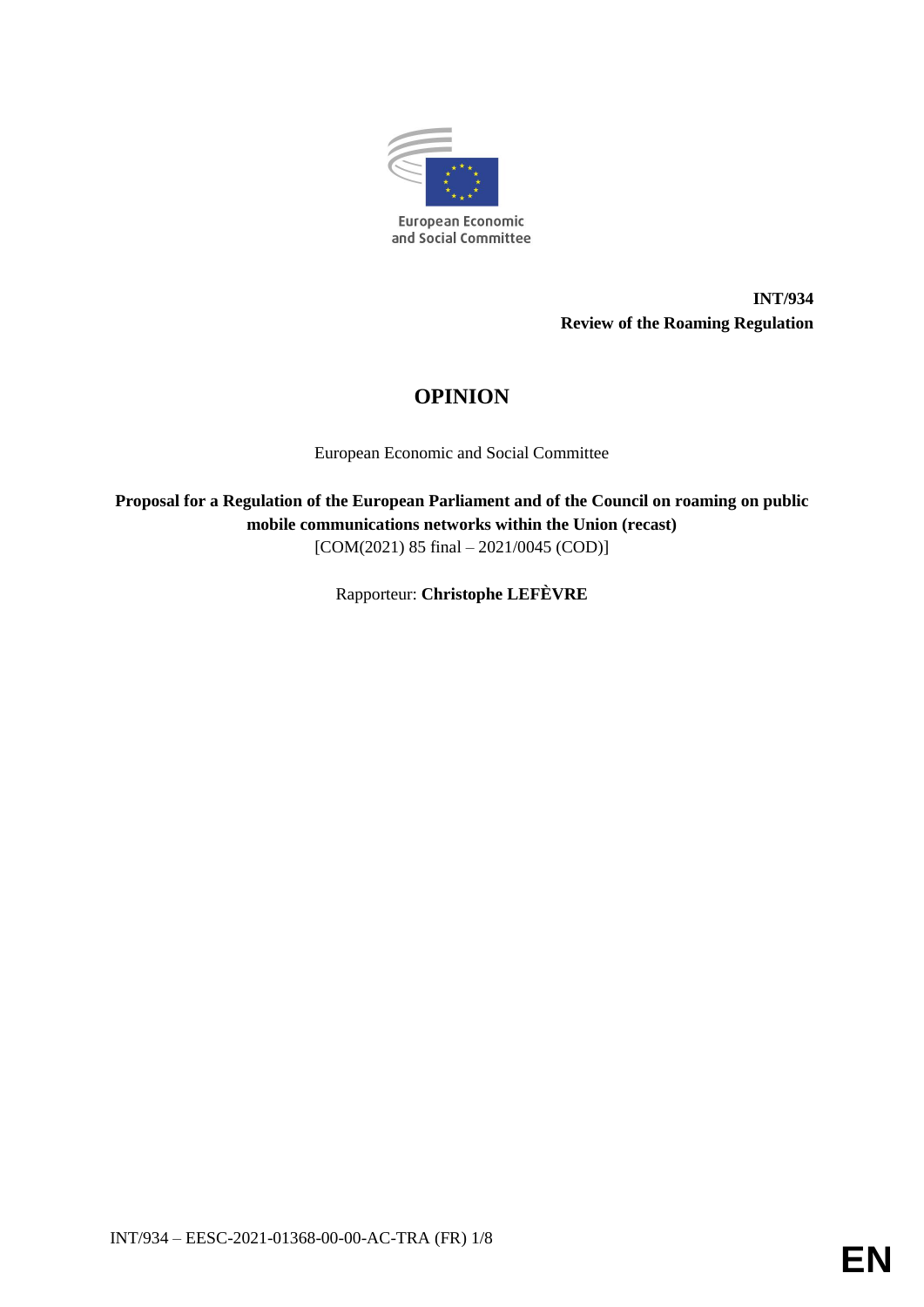| Referral                  | European Parliament, 24/03/2021                              |
|---------------------------|--------------------------------------------------------------|
|                           | Council of the European Union, 11/03/2021                    |
|                           |                                                              |
| Legal basis               | Article 114 of the Treaty on the Functioning of the European |
|                           | Union                                                        |
|                           |                                                              |
| Section responsible       | Single Market, Production and Consumption                    |
| Adopted in section        | 15/06/2021                                                   |
| Adopted at plenary        | 07/07/2021                                                   |
| Plenary session No        | 562                                                          |
| Outcome of vote           |                                                              |
| (for/against/abstentions) | 203/0/1                                                      |
|                           |                                                              |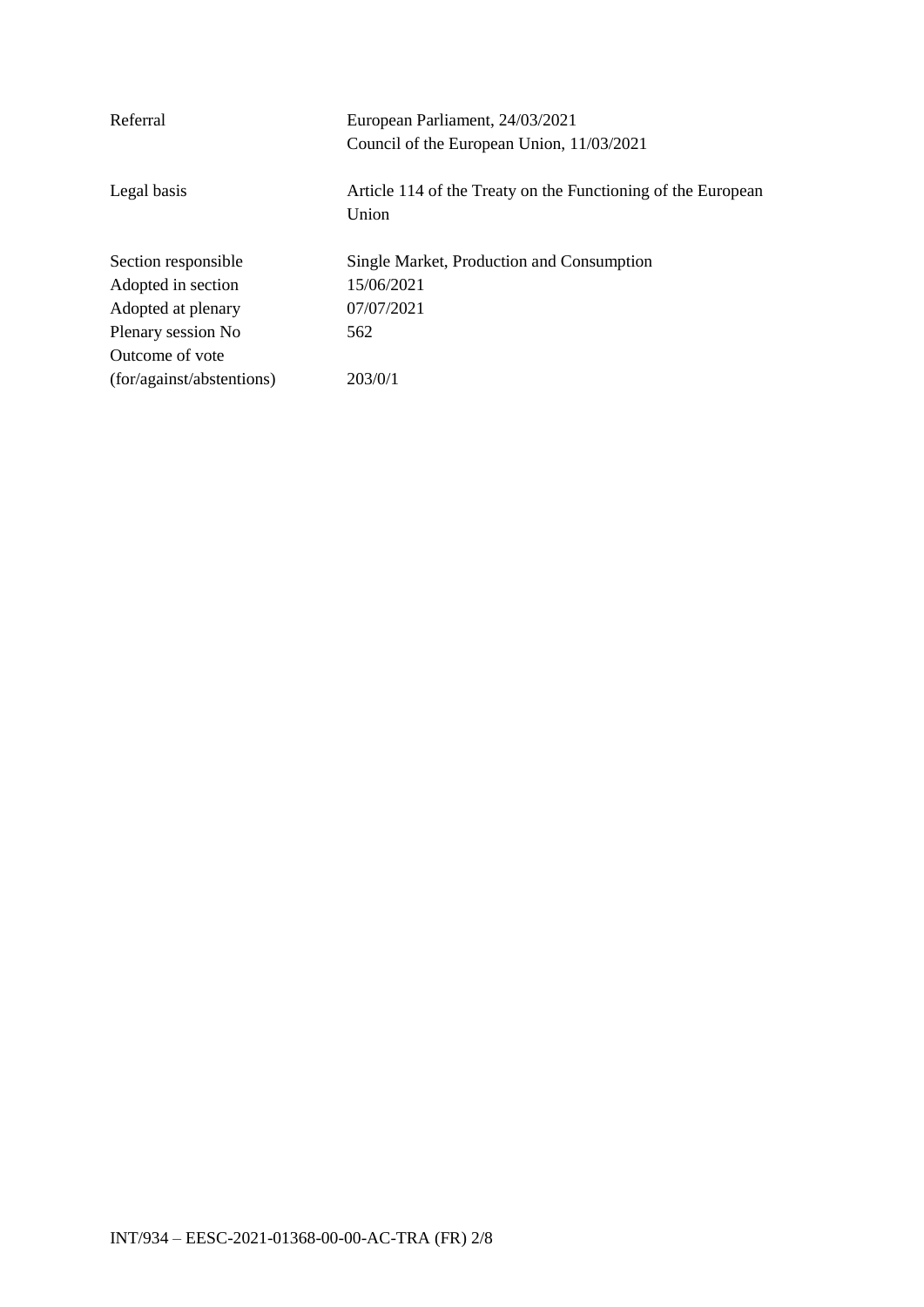### 1. **Conclusions and recommendations**

- 1.1 The European Economic and Social Committee (EESC) notes that the Commission proposal is linked to:
	- the deployment of infrastructure to remove "white spots" and improve broadband connectivity, and to the roll-out of next-generation (5G) technologies;
	- the objective of achieving high levels of consumer protection and ensuring competition between mobile network operators;
	- creating a "Europe fit for the digital age", with a view to preventing the return of barriers to the single market.
- 1.2 The EESC notes that the proposal will increase transparency at retail level by providing information, in contract conditions, on:
	- $-$  the quality of roaming services in the EU;
	- value-added services, the type of services likely to be subject to higher charges, and similar matters, contained in the welcome text message sent when the customer enters another country;
	- the different ways of accessing the emergency services when roaming.

More generally, this proposal will increase the level of consumer protection.

- 1.3 While a study has demonstrated a deterioration in access to local networks for roaming services, the proposal aims to ensure that roaming services ("roam-like-at-home" – RLAH) are provided under the same conditions as for domestic consumption of these services, with unlimited access to the latest generations and network technologies available for roaming. Where the problem is poor local infrastructure, the EESC recommends increasing investment in this infrastructure, particularly to improve coverage of "white spots", but also introducing minimum requirements to be progressively met by operators in order to enable consumers to make full use of these services.
- 1.4 The lower caps on prices that visited networks can charge visiting operators are also welcome, but the scale of the reduction is insufficient given the difference between the prices re-charged and the actual costs of roaming in the visited network. This increases the cost of basic subscriptions for consumers and undermines the competitiveness of mobile virtual network operators (MVNOs), who have to buy roaming services from the main mobile operators. Data consumption in particular is increasing at high rates. To avoid negative scaling effects for MVNOs and small mobile network operators (MNOs), wholesale caps need to decrease at the same rate as consumption increases.
- 1.5 The EESC should express its support for the preferred option in the proposal "Option 3 Sustainable and genuine RLAH" (preferred option) and ensure even lower price caps than indicated in the proposal.
- 1.6 While the proposed regulation improves the transparency of value-added rates through the creation of value added service numbering ranges, with a centralised EU database accessible to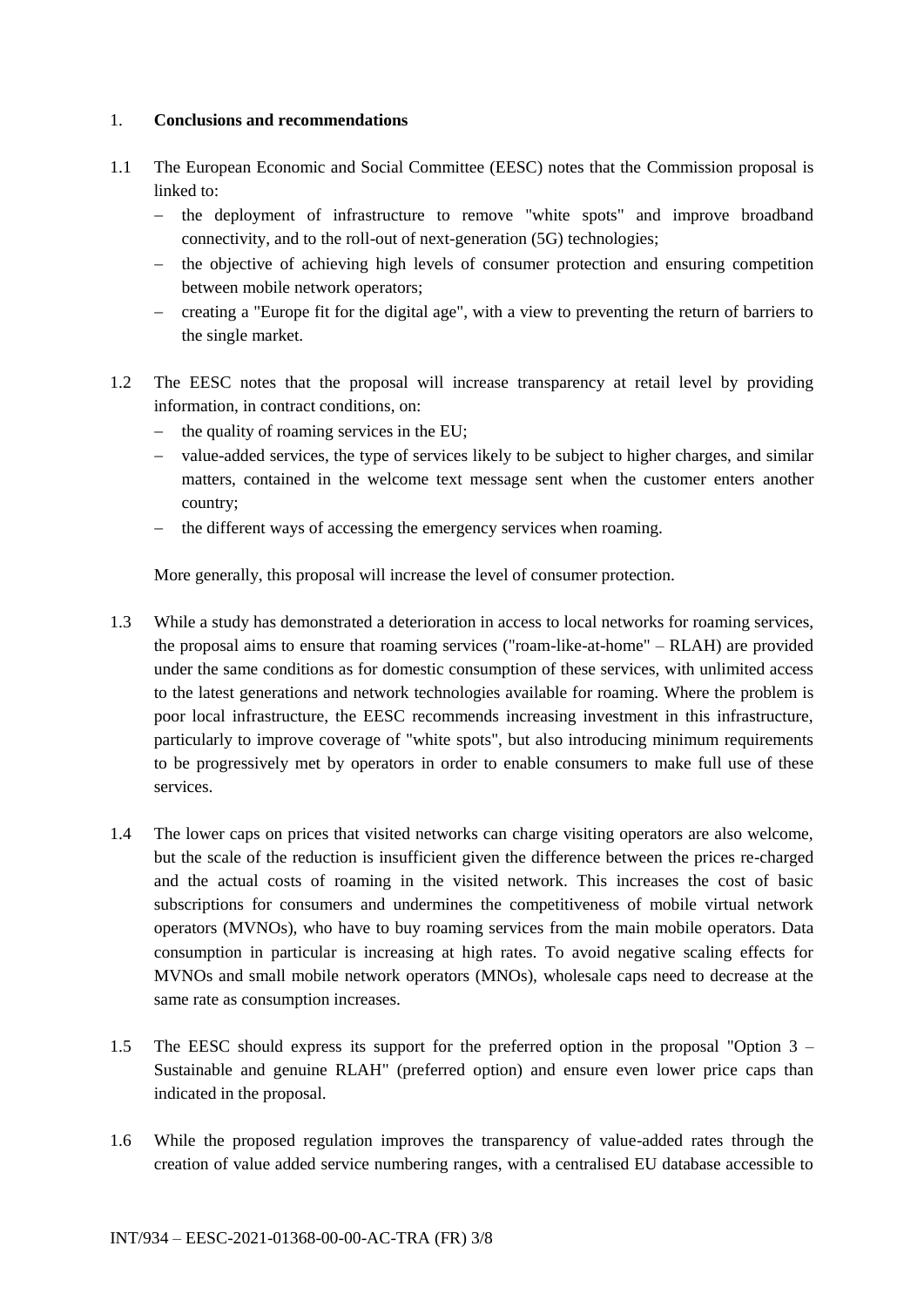operators for these numbering ranges, the Committee recommends that it include the possibility of interrupting a service when it is put in place fraudulently (ping call) following an alert from the judicial or police authorities, providing for a means of redress for operators of these services.

- 1.7 While the regulation refers to "fair use" to describe roaming usage, the Committee regrets that it completely fails to define its limits, nor does it address fair use policy rules for unlimited tariff plans, or the pricing of international calls, irrespective of whether the customer is roaming or not. The Committee proposes deleting the term "subject to fair use" unless its scope is specified, as this argument is currently used by operators to severely restrict the use of roaming packages.
- 1.8 With regard to consumer alerts when approaching a limit defined either by the consumer or by the operator, the Committee recommends requiring the operator to alert the consumer again whenever the volume set for the first alert has been consumed again, particularly during the same call or data use session.
- 1.9 In particular, the Committee feels that special attention should be paid to situations where mobile devices are used in cross-border areas with non-EU countries, and recommends that:
	- a specific link be requested from operators operating in the European Union's areas for EU RLAH roaming charges to be extended to those countries or to the bordering geographical area;
	- international agreements be concluded with those countries bordering EU countries for extending EU RLAH roaming.
- 1.10 The Committee points out that the study and consultations on the revision of the EU regulation were carried out to a certain extent before the COVID-19 crisis. This crisis has led to severe restrictions on intra-European travel and extensive use of teleworking and streaming of university courses, especially for Erasmus+ students.
- 1.11 The Committee highlights the fact that there are still many areas not served by local loop broadband in the European Union, and notes, above all, that the speed is insufficient for meeting the demand generated by these data-intensive video conferences, whether roaming or not.
- 1.12 The Committee recommends that both the strategy for optical fibre-based broadband coverage and the capacity for broadband provision, be it in a local loop or mobile network, be strengthened significantly.
- 1.13 The EESC recommends that the EU regulation be implemented with the ultimate aim of making the European Union a single tariff zone, in a single market, offering calls and data consumption at "local" rates to all mobile phones and landlines of customers who have a telephone subscription in Europe, with the same speed and access to infrastructure, to or from whichever country the call is being made.
- 1.14 The Committee is concerned by the proposal to change the way of revising maximum wholesale charges by means of a delegated act and recommends a comprehensive legislative review with regard to the societal aspects of the development of roaming.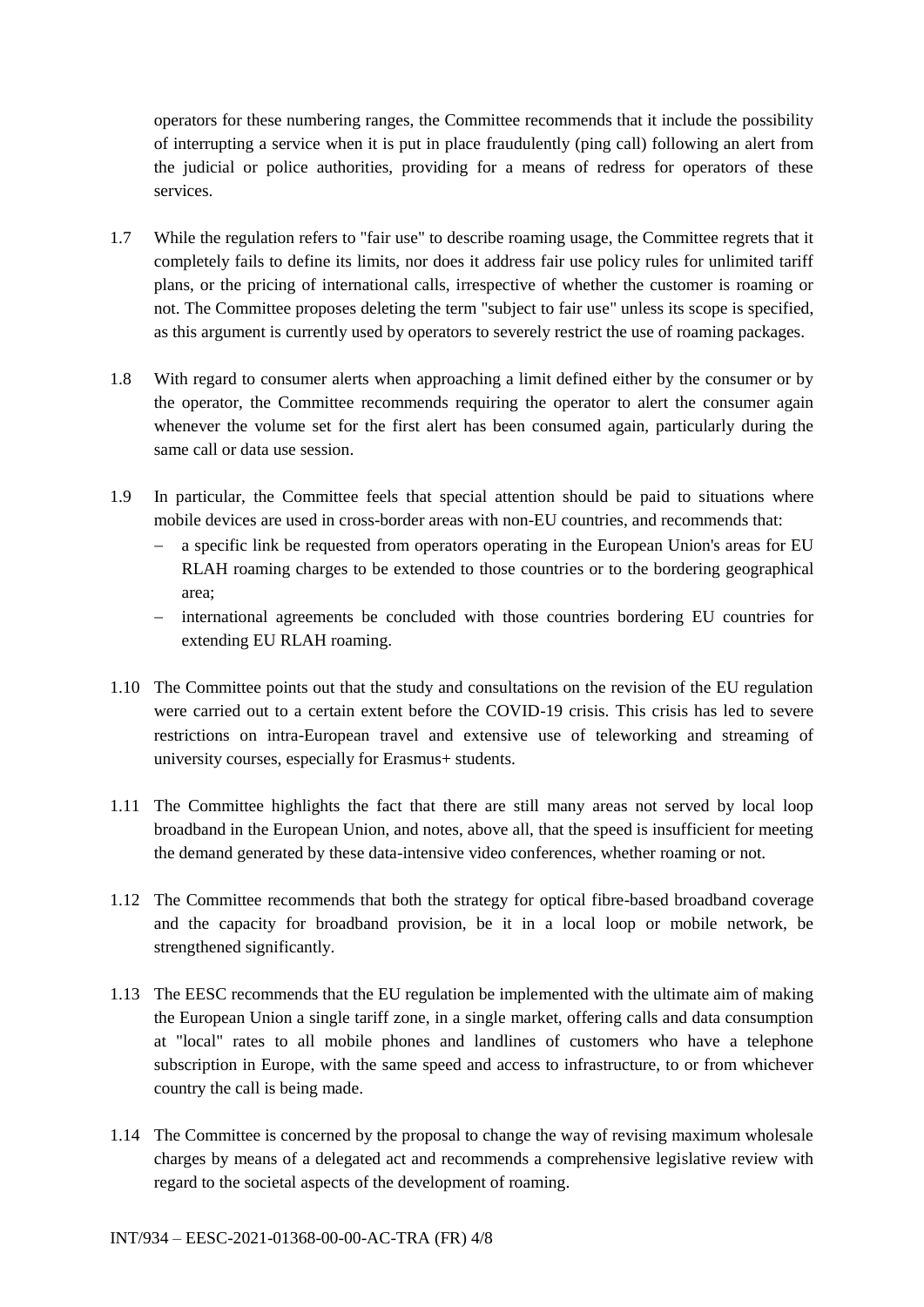### 2. **Gist of the Commission proposal**

- 2.1 The aim of the proposal is to extend the application of Regulation (EU) No 531/2012, which expires on 30 June 2022. The proposal adjusts maximum wholesale charges to guarantee the sustainable provision of retail roaming services at national prices. It also introduces new measures to increase transparency and ensure a genuine "roam-like-at-home" experience with regard to quality of service and access to emergency services while roaming. As Regulation No 531/2012 has been amended several times, the aim of this proposal is to recast the regulation in order to make it clearer and replace the amending acts it contains.
- 2.2 The main changes proposed should enable operators to provide "roaming like at home" and to recover costs sustainably on the wholesale market. Wholesale roaming charges are to be capped across the EU for calls made, text messages and data at levels below those applicable until 30 June 2022.
- 2.3 In addition to reducing the maximum applicable wholesale charges, the proposal includes changes designed to offer genuine "roaming like at home" to end-users and to facilitate innovation and access to networks, while establishing a future-proof regulatory framework, in the interests of both consumers and operators.
- 2.4 In short, the proposal contributes to the creation of a "Europe fit for the digital age" that can make the most of the digital transition, in order to give citizens better opportunities to connect, communicate and facilitate professional and business activity in the single market. Its purpose is to prevent the reintroduction of barriers to the single market that had been removed by the abolition of retail roaming surcharges.

## 3. **Legal basis**

3.1 The legal basis for this proposal is Article 114, the framework for the ordinary legislative procedure, which is intended to establish or improve the functioning of the internal market (Article 26 TFEU).

#### 4. **General comments**

- 4.1 The Committee welcomes this draft European regulation and deems it necessary that the proposal at last aim to provide consumers with the same level of service and protection abroad as at home. However, operators should have the possibility to negotiate their wholesale roaming agreements according to their commercial needs. The Regulation should not mean that wholesale access agreements can be concluded only with operators with the most advanced networks.
- 4.2 The Committee notes that the Commission proposal is linked to:
	- the deployment of infrastructure to remove "white spots" and improve broadband connectivity, and to the roll-out of next-generation (5G) technologies;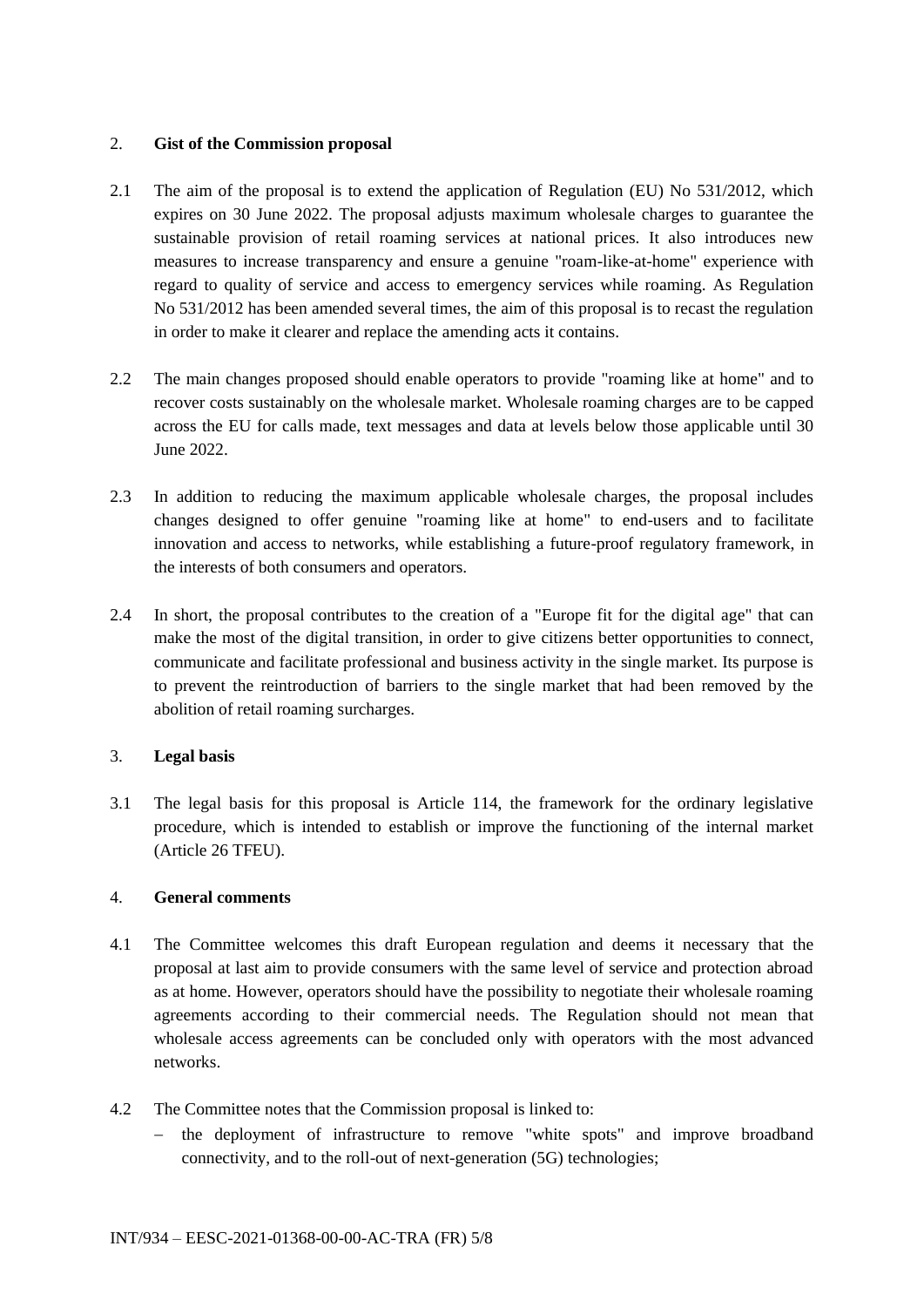- the objective of achieving high levels of consumer protection and ensuring competition between mobile network operators;
- creating a "Europe fit for the digital age", with a view to preventing the return of barriers to the single market.
- 4.3 The EESC notes that since 2018 the Commission has carried out impact assessments, including a 12-week public consultation in 2020, on: (1) retail roaming services (clarifications and measures on quality of service, on value-added services and on emergency communications when roaming); (2) the provision of wholesale roaming services; (3) the administrative burden associated with Regulation (EU) No 531/2012 and the impact of potentially simplifying measures.
- 4.4 The EESC notes that the proposal will increase transparency at retail level by providing information, in contract conditions, on:
	- $-$  the quality of roaming services in the EU;
	- value-added services, the type of services that are likely to be subject to higher charges, and similar matters, contained in the welcome text message sent when the customer enters another country;
	- the different ways of accessing the emergency services when roaming, particularly in the welcome text message.
- 4.5 The 2019 study of the Body of European Regulators for Electronic Communications (BEREC) demonstrated the deterioration in access to roaming services, while a strategy for technical improvements is being implemented across Europe. The proposal aims to ensure that roaming services are provided under the same conditions and with the same quality of service as for domestic consumption of these services, and that mobile network operators are able to provide access to all available generations and network technologies.
- 4.6 The proposed measures are therefore necessary to ensure that the legitimate expectations of consumers are met and the original aims of the roaming regulation achieved. Where the problem is poor local infrastructure the EESC recommends increasing investment in this infrastructure, particularly to improve coverage of "white spots", but also introducing minimum requirements to be progressively met by operators in order to enable consumers to make full use of these services.
- 4.7 The lower caps on prices that visited networks can charge visiting operators are also welcome, but the scale of the reduction is insufficient given the difference between the prices re-charged and the actual costs of roaming in the visited network. This increases the cost of basic subscriptions for consumers and weakens the competitiveness of MVNOs, who have to buy roaming services from the main mobile operators.
- 4.8 The EESC should express its support for the preferred option in the proposal "Option 3 Sustainable and genuine RLAH" (preferred option) and ensure even lower price caps than indicated in the proposal.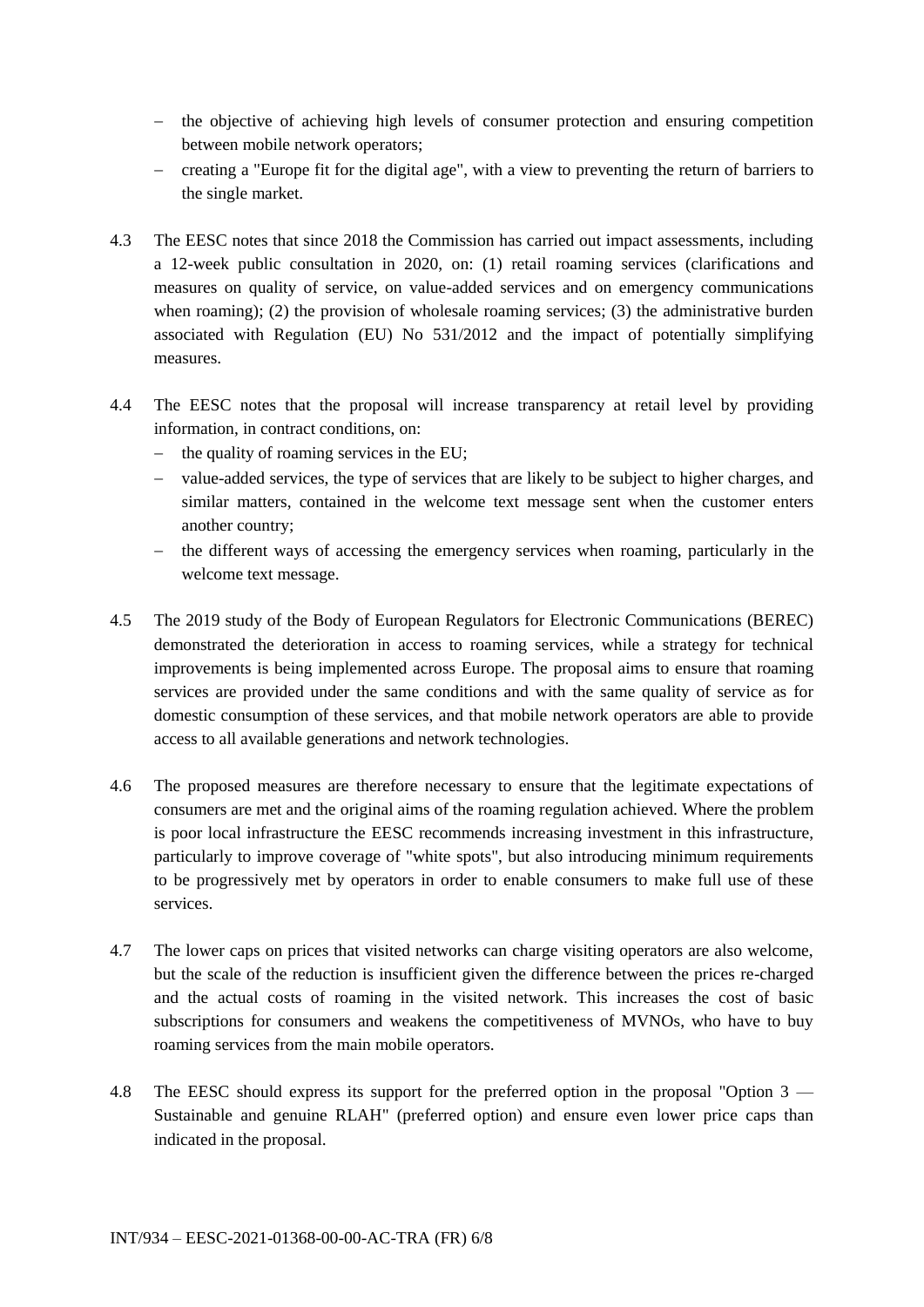- 4.9 The proposal increases the level of transparency at wholesale level for value-added services' numbering ranges by creating an EU-wide database of these ranges that is accessible to operators.
- 4.10 The Committee recommends that the proposal include the possibility of interrupting a service when it is put in place fraudulently (ping call) following an alert from the judicial or police authorities, providing for a means of redress for operators of these services.
- 4.11 It ensures free access to emergency services for roaming customers through specific measures at wholesale level, including free calls and geolocation services.
- 4.12 While the proposal for a regulation does seek to eliminate anomalies experienced by customers accessing the roaming network (ease of connection, reduced access to 3G or 4G, etc.) who are not subscribers in the roaming country, the EESC points out that it does not however regulate practices that it would not deem to be normal, such as:
	- limiting the volume of megabytes included in a subscription that can be consumed while roaming, and
	- $\theta$  the practice of setting prices that are too high for the non-roaming customer when they contact someone with a mobile plan in another country.
- 4.13 While the regulation refers to "fair use" to describe roaming usage, the Committee regrets that it completely fails to define its limits, nor does it address fair use policy rules for unlimited tariff plans, or the pricing of international calls, irrespective of whether the customer is roaming or not. The Committee proposes deleting the term "subject to fair use" unless its scope is specified, as this argument is currently used by operators to severely restrict the use of roaming packages.
- 4.14 In particular, the Committee feels that special attention should be paid to situations where mobile devices are used in cross-border areas with non-EU countries, and recommends that:
	- a specific link be requested from operators operating in the European Union's areas for EU RLAH roaming charges to be extended to those countries or to the bordering geographical area;
	- international agreements be concluded with those countries bordering on EU countries for extending EU RLAH roaming.
- 4.15 The Committee points out that the study and consultations on the revision of the EU regulation were carried out to a certain extent before the COVID-19 crisis. This crisis has led to severe restrictions on intra-European travel and extensive use of teleworking and streaming of university courses, especially for Erasmus+ students.
- 4.16 The Committee highlights the fact that there are still many areas not served by local loop broadband in the European Union, and notes, above all, that the speed is insufficient for meeting the demand generated by these data-intensive video conferences, whether roaming or not.
- 4.17 The Committee recommends that both the strategy for optical fibre-based broadband coverage and the capacity for broadband provision, be it in a local loop or mobile network, be strengthened significantly, including in terms of quality.